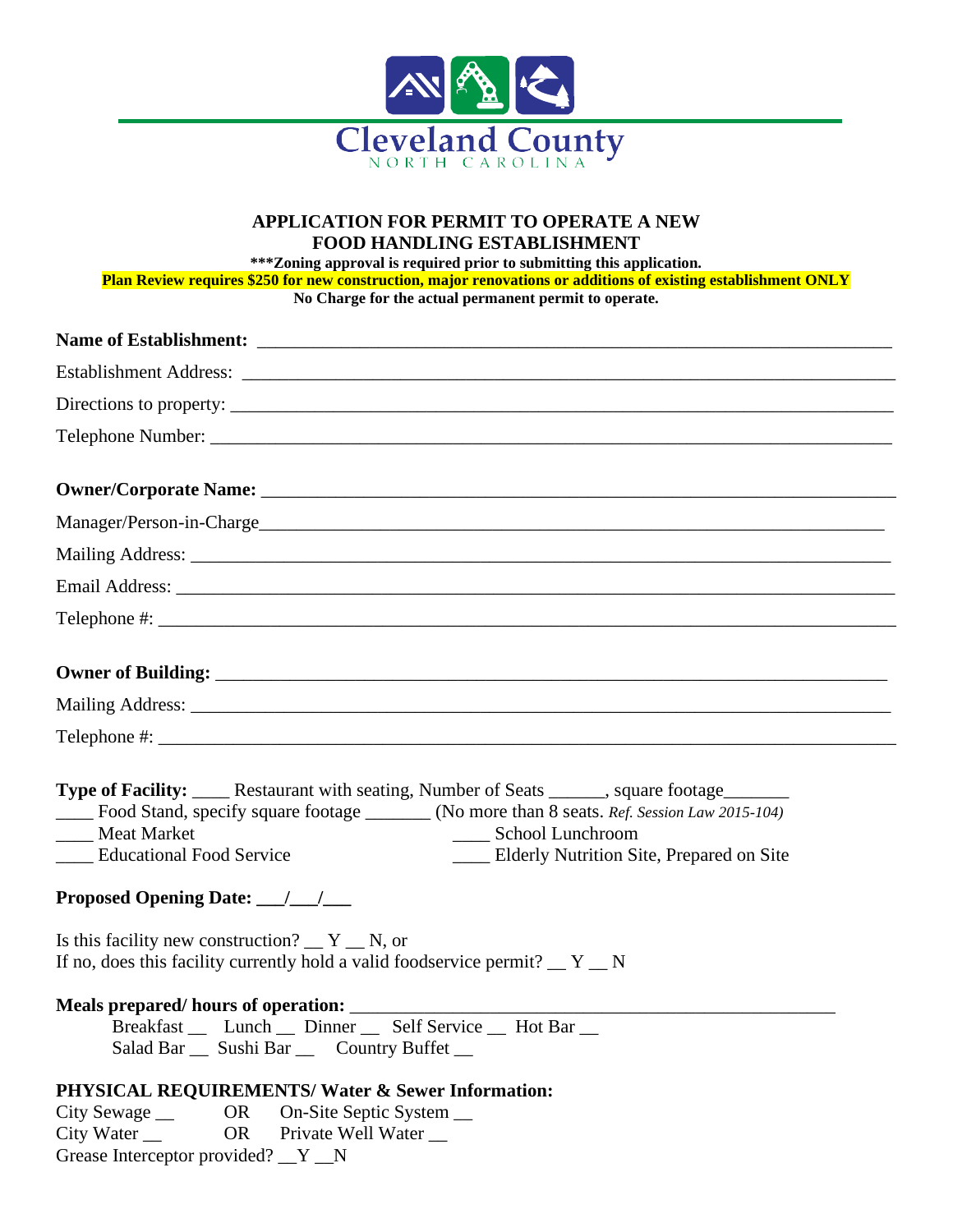Is building used for any purposes other than food service?  $Y \sim N$ If yes, then explain:

### **Garbage Disposal:**

|  |  |                                                                                     |  | Will you be providing a garbage dumpster/roll out container? $Y$ $N$ , or grease dumpster $Y$ $N$ |  |  |
|--|--|-------------------------------------------------------------------------------------|--|---------------------------------------------------------------------------------------------------|--|--|
|  |  | Do you plan to recycle cardboard, aluminum, glass or metal cans? $Y_{\text{max}}$ N |  |                                                                                                   |  |  |

#### **Sanitizing**:

Utensil type for customer: \_\_ disposable, or \_\_ re-usable multi-use utensils Indicate the sanitizing method (hot water/chemical) and dishwasher, manual warewashing, or both.

## *\*A three compartment sink is required for warewashing, other requests may be approved pending variance approval.*

\_\_\_\_\_\_\_\_\_\_\_\_\_\_\_\_\_\_\_\_\_\_\_\_\_\_\_\_\_\_\_\_\_\_\_\_\_\_\_\_\_\_\_\_\_\_\_\_\_\_\_\_\_\_\_\_\_\_\_\_\_\_\_\_\_\_\_\_\_\_\_\_\_\_\_\_\_\_\_\_\_\_\_\_\_\_\_\_\_\_

**Hot water heaters** and on demand hot water heaters will need to be sized based on the fixtures in the facility, the capacity will be determined using the sizing calculator provided by the NCDHHS Plan Review unit <http://www.deh.enr.state.nc.us/faf/food/planreview/docs/WaterHeaterCalculator-1112.xls>

#### **Receiving:**

Indicate in as much detail the handling procedures for the following categories of items. How will the food be received? (Frozen, fresh, shelf stable packaging) Will the food be delivered from source? Describe: \_\_\_\_\_\_\_\_\_\_\_\_\_\_\_\_\_\_\_\_\_\_\_\_\_\_\_\_\_\_\_\_\_\_\_\_\_\_\_\_\_\_\_\_\_\_\_\_\_\_\_\_\_\_\_\_\_\_\_\_\_\_\_\_\_\_\_\_\_\_\_\_\_\_\_\_\_\_\_\_\_

\_\_\_\_\_\_\_\_\_\_\_\_\_\_\_\_\_\_\_\_\_\_\_\_\_\_\_\_\_\_\_\_\_\_\_\_\_\_\_\_\_\_\_\_\_\_\_\_\_\_\_\_\_\_\_\_\_\_\_\_\_\_\_\_\_\_\_\_\_\_\_\_\_\_\_\_\_\_\_\_\_\_\_\_\_\_\_\_\_

### **Specialized Food Processes:**

Do you plan to have any specialized food processes?

\_\_ Curing \_\_ Acidification \_\_ Reduced Oxygen Packaging

\_\_ Smoking \_\_ Sprouting Beans \_\_ Other

Do you have a written variance for these processes?  $Y_{N}$ 

#### **Cooling:**

Do you plan to cool any food items for (ie. Chicken Salad, Leftover foods, etc.)  $Y_N$ 

If so list product and indicate proposed cooling method(s) for each food.

| . .      |  |
|----------|--|
| <u>.</u> |  |
| <u>.</u> |  |
| -        |  |

\_\_\_\_\_\_\_\_\_\_\_\_\_\_\_\_\_\_\_\_\_\_\_\_\_\_\_\_\_\_\_\_\_\_\_\_\_\_\_\_\_\_\_\_\_\_\_\_\_\_\_\_\_\_\_\_\_\_\_\_\_\_\_\_\_\_\_\_\_\_\_\_\_\_\_\_\_\_

### **Food Preparation and Handling:**

How will the food be handled? (Washed, marinated, cut, breaded, thawing, etc.)

- Ready-To-Eat Foods:
- Produce: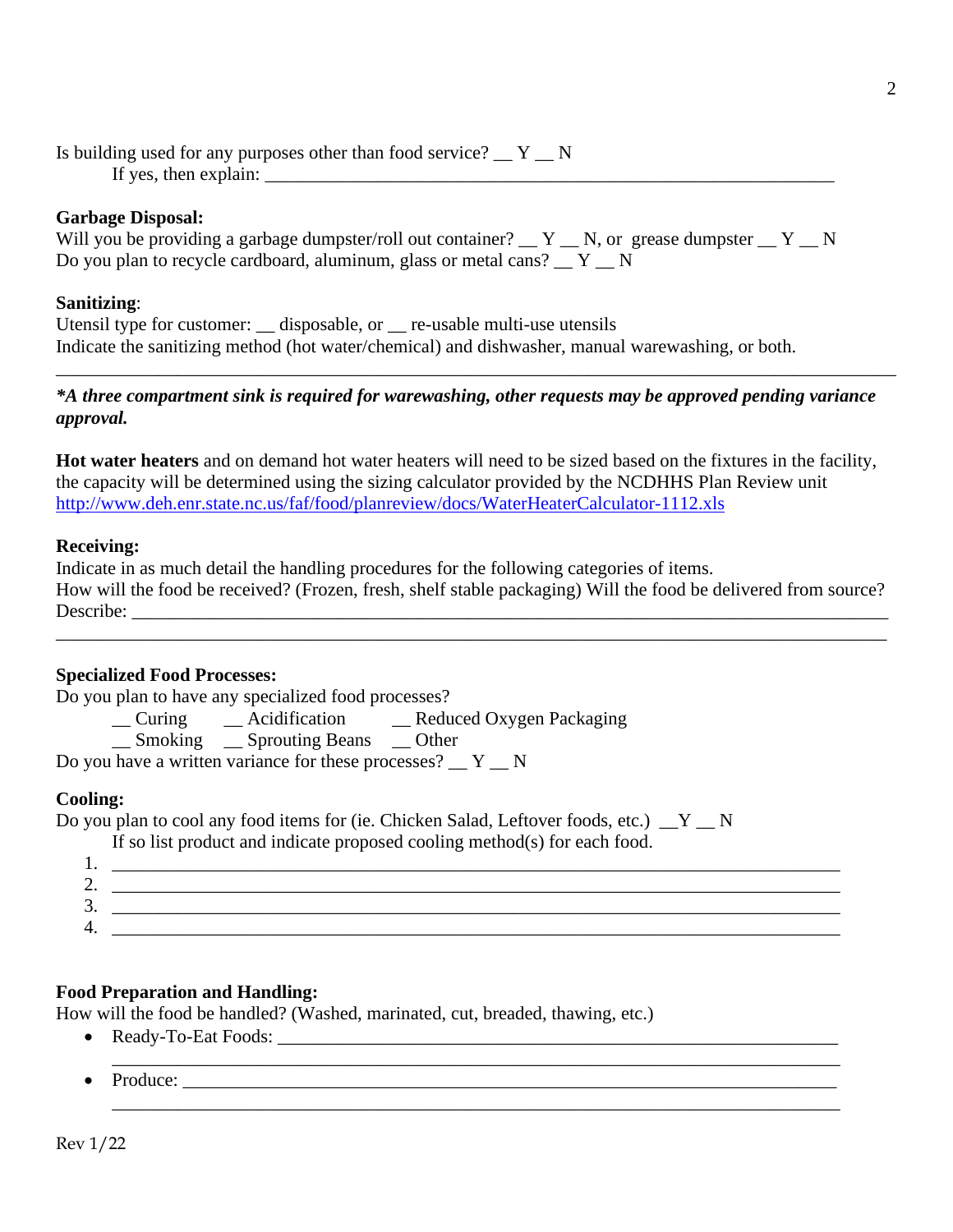- Poultry: \_\_\_\_\_\_\_\_\_\_\_\_\_\_\_\_\_\_\_\_\_\_\_\_\_\_\_\_\_\_\_\_\_\_\_\_\_\_\_\_\_\_\_\_\_\_\_\_\_\_\_\_\_\_\_\_\_\_\_\_\_\_\_\_\_\_\_\_\_\_\_
- \_\_\_\_\_\_\_\_\_\_\_\_\_\_\_\_\_\_\_\_\_\_\_\_\_\_\_\_\_\_\_\_\_\_\_\_\_\_\_\_\_\_\_\_\_\_\_\_\_\_\_\_\_\_\_\_\_\_\_\_\_\_\_\_\_\_\_\_\_\_\_\_\_\_\_\_\_\_ • Meat:  $\_\_\_\_\_\_\_\_\_\_$ \_\_\_\_\_\_\_\_\_\_\_\_\_\_\_\_\_\_\_\_\_\_\_\_\_\_\_\_\_\_\_\_\_\_\_\_\_\_\_\_\_\_\_\_\_\_\_\_\_\_\_\_\_\_\_\_\_\_\_\_\_\_\_\_\_\_\_\_\_\_\_\_\_\_\_\_\_\_
- Seafood:  $\blacksquare$ \_\_\_\_\_\_\_\_\_\_\_\_\_\_\_\_\_\_\_\_\_\_\_\_\_\_\_\_\_\_\_\_\_\_\_\_\_\_\_\_\_\_\_\_\_\_\_\_\_\_\_\_\_\_\_\_\_\_\_\_\_\_\_\_\_\_\_\_\_\_\_\_\_\_\_\_\_\_

# **Consumer Advisory:**

Do you plan to offer any raw or undercooked animal foods, or will any of the food products that you serve have any raw or undercooked animal foods?  $Y$  N

```
If so, how are you going to advise the consumer of such hazards? (menu, table top tent, plaquard on wall)
```
# **Time as Public Health Control:**

Will you be using time instead of temperature to control potentially hazardous foods.  $\mathbb{Z}$   $\mathbb{Y}$   $\mathbb{Z}$  N If so, please submit a copy of your written procedures for review along with other documentation.

\_\_\_\_\_\_\_\_\_\_\_\_\_\_\_\_\_\_\_\_\_\_\_\_\_\_\_\_\_\_\_\_\_\_\_\_\_\_\_\_\_\_\_\_\_\_\_\_\_\_\_\_\_\_\_\_\_\_\_\_\_\_\_\_\_\_\_\_\_\_\_\_\_\_\_\_\_\_\_

# **Person-in-Charge/ Manager:**

Is the future person(s)-in-charge a certified food protection manager from an ANSI-Accredited program. Y N If yes, please list names below:

# **Employee Health Policy:**

An Employee Health Policy or method of requiring employees to report symptoms and certain illnesses as described in 2-201.11-13 of food code will be required. Please refer to Annex 2.2 in the following link: <http://ehs.ncpublichealth.com/faf/food/foodcodeannex.htm>

# **To assure that your application is processed in a timely manner, you must submit a completed application, which includes the following:**

Zoning Permit Proposed menu Seating capacity Site Plan showing the following: all structures, property lines, wells, septic systems, and Dumpster/ recycling bins.

Building floor plan **drawn to scale** showing the location of the following: All sinks (dishsink, hand sink, food prep sink(s), mop sinks, etc.) refrigeration, prep tables, bathrooms, dining room, dry storage, chemical storage, and other equipment (ie: deep fryer, slicer, ovens, hoods, etc).

List the type of finishes and materials used in the construction of the floors, walls and ceilings of each room.

# **Important basic design information:**

Rev 1/22 All equipment shall be ANSI approved for commercial use or meet parts 4-1 & 4-2 of the NC Food Code. Exception: residential toasters, mixers, microwave ovens, and hot water heaters may be used. Manufacturer's specification sheets for each piece of equipment should be included. At least one (1) hand wash sink shall be located in the food preparation area.